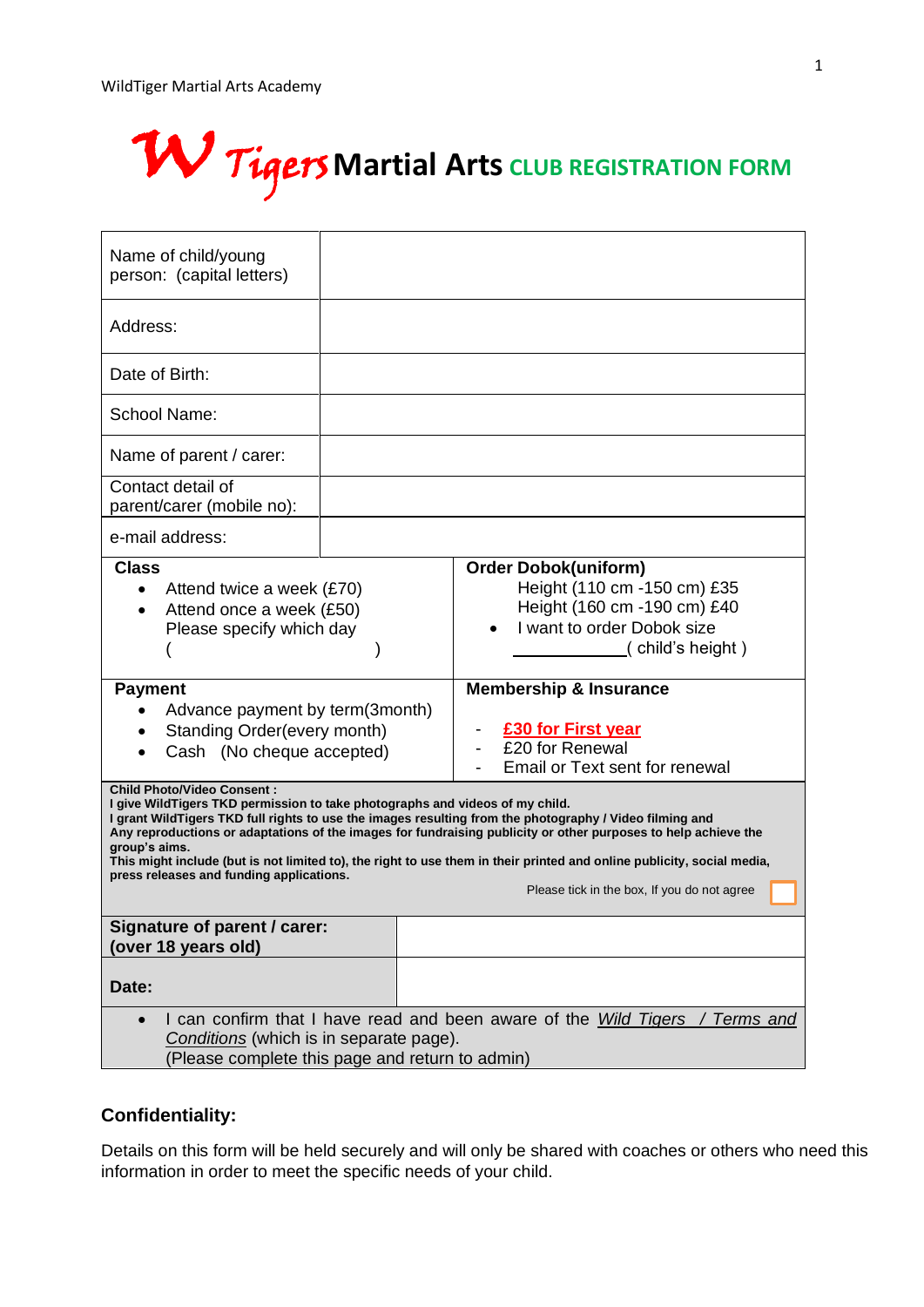#### **Data protection**

Everyone responsible for using personal data has to follow strict rules called 'data protection principles'. They must make sure the information is: used fairly, lawfully and transparently

- used for specified, explicit purposes
- used in a way that is adequate, relevant and limited to only what is necessary
- accurate and, where necessary, kept up to date
- kept for no longer than is necessary
- •handled in a way that ensures appropriate security, including protection against unlawful or unauthorised processing, access, loss, destruction or damage

### **Facebook club**

You are invited to join **Wtigers facebook club** for **the club news, photos, competition update and holiday notices and grading information and for more!**

#### **Also, pattern videos will be uploaded for your practice.**

**You can join to** <https://www.facebook.com/groups/wtigerstkd> **or personal invitation will be delivered to you.** 

#### **About Wild Tiger Martial Arts (Master Kim)**

Wild Tigers Taekwondo academy was established in London 2008 by Master Kim

Who has more than 25 years of teaching experience since 1991, he opened his Martial Arts Academy in Seoul in South Korea.

Master Kim has various skills of Martial arts;

#### Taekwondo (6 Dan), Hapkido (6 Dan), Judo, KickBoxing and MMA.

| -The 3 <sup>rd</sup> Winner of World TaeKwonDo Hanmadang           | - Achieved School Sports teacher Qualification(2005)  |  |  |
|--------------------------------------------------------------------|-------------------------------------------------------|--|--|
| Competition (2005)                                                 | - Sports teacher at Seoul Sahm Yook Elementary        |  |  |
| -The 1 <sup>st</sup> Winner of JUDO Competition (1998)             | School(2004-2006)                                     |  |  |
| -The 1 <sup>st</sup> Winner of HAPKIDO at The National             | -At Fitness 4 Less (old Top Notch Club)(2008-)        |  |  |
| Competition (2002)                                                 | -At West Wimbledon Primary School (2008-)             |  |  |
| - The Champion of Feather Weight Championship<br>(2002) KickBoxing | -At Roehampton Sacred Heart Primary School(2008<br>-) |  |  |
| -The 1 <sup>st</sup> Defense of Feather Weight Championship        | -At Kingston Korean School (2009 – 2011)              |  |  |
| (2003) KickBoxing                                                  | -At Kingston University TaeKwonDo Club(2011-12)       |  |  |
| -The 4th place of TaeKwonDo Muye Championship                      | -At David Lloyd Raynes Park (DL Kids) (2011-2013)     |  |  |
| (2003)                                                             | -Achieved UK Level 2 Personal Trainer Qualification   |  |  |
| -Entered for The World TaeKwonDo Hanmadang                         | (2012)                                                |  |  |
| Competition (2003, 2004)                                           | -Korean Cultural Centre K-pop Academy (2015 - )       |  |  |
| -Over 25 years of teaching experience                              | -West Wimbledon PE Taekwondo Teacher                  |  |  |
| - Seoul Yong Ho DoJang (1991 – 2006)                               | $(2017 - 2019)$                                       |  |  |
| - The ROK Marine Special Recon (1994-1996)                         | -Sacred Heart New Malden PE Taekwondo Teacher         |  |  |
| - A Training of Parachute 95-5th(1995)                             | $(2019 - )$                                           |  |  |
|                                                                    |                                                       |  |  |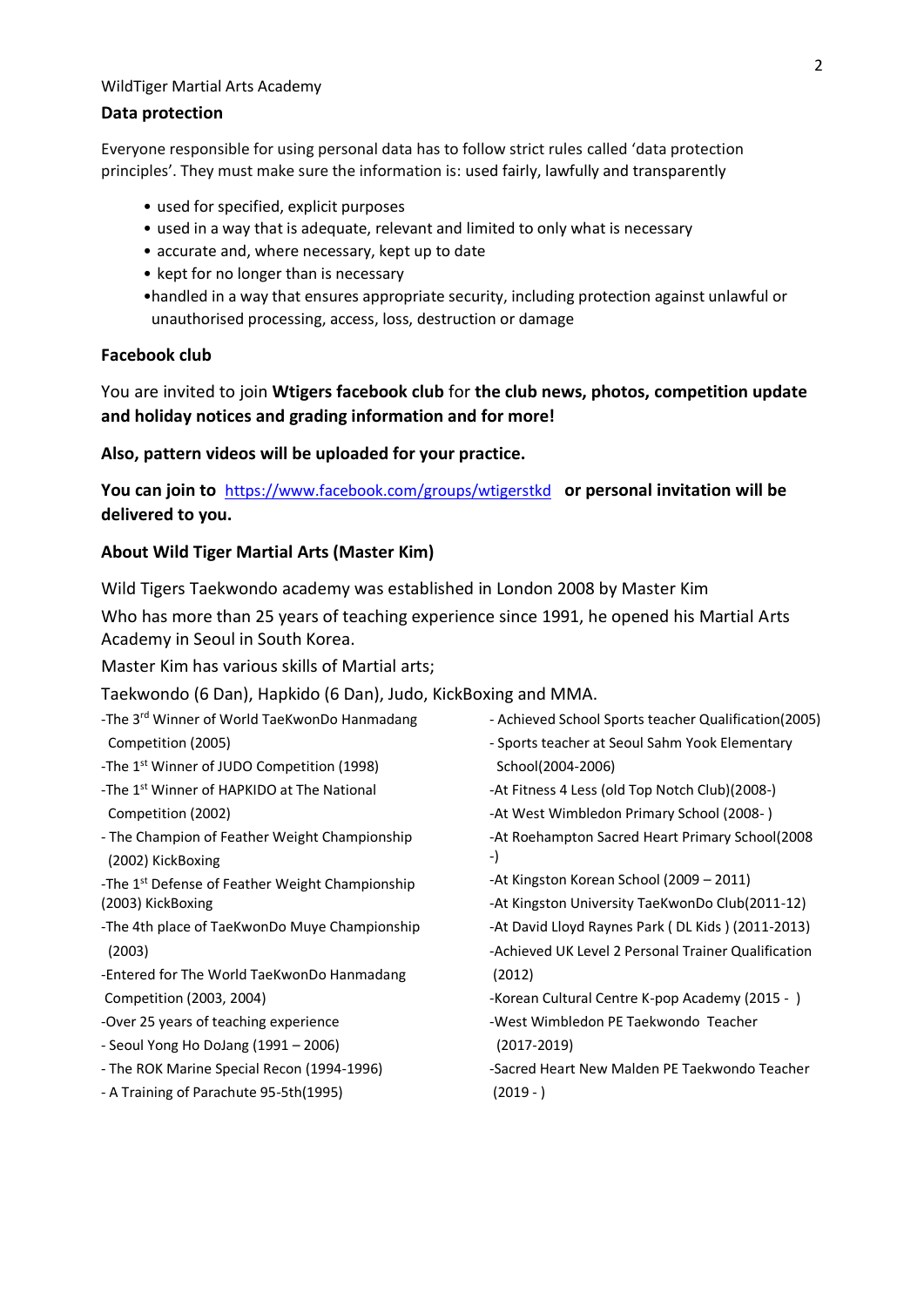# **Classes Timetable**

# **At New Malden Sacred Heart School KT3 4ND**

| <b>MON</b>                                          | <b>TUE</b>                                                      | <b>WED</b>                                                      | <b>THU</b>                                                      | <b>FRI</b>                                           | <b>SAT</b>                                                      |
|-----------------------------------------------------|-----------------------------------------------------------------|-----------------------------------------------------------------|-----------------------------------------------------------------|------------------------------------------------------|-----------------------------------------------------------------|
|                                                     |                                                                 |                                                                 |                                                                 | 9:30-10:30<br>Ladies TKD &<br>Self-Defence           | 9:30-10:30<br>White to<br>Green-Blue<br>belts                   |
|                                                     |                                                                 |                                                                 |                                                                 |                                                      | 10:35-11:35<br>Blue to<br><b>Black belts</b>                    |
|                                                     |                                                                 |                                                                 |                                                                 |                                                      |                                                                 |
| 4:30-5:30<br>White to<br>Green-Blue<br><b>Belts</b> | 4:30-5:30<br>White to<br>Green-Blue<br><b>Belts</b>             | 4:30-5:30<br><b>All Levels</b>                                  | $4:30-5:30$<br>White to<br>Green-Blue<br><b>Belts</b>           | 4:30-5:30<br>White to<br>Green-Blue<br><b>Belts</b>  | $3:30-4:30$<br>White to<br>Green-Blue<br><b>Belts</b>           |
| 5:35-6:35<br>Blue to<br><b>Black belts</b>          | 5:35-6:35<br>Blue to<br><b>Black belts</b>                      | $5:35-6:35$<br><b>Sparring</b><br>Class                         | 5:35-6:35<br>Blue to<br><b>Black belts</b>                      | 5:35-6:35<br>Blue to<br><b>Black belts</b>           | 4:35-5:35<br>Blue to<br><b>Black belts</b>                      |
|                                                     | 6:40<br><b>Teens &amp; Adults</b><br>class<br><b>All Levels</b> | 6:40<br><b>Teens &amp; Adults</b><br>class<br><b>All Levels</b> | 6:40<br><b>Teens &amp; Adults</b><br>class<br><b>All Levels</b> | 6:40<br>Teens & Adults<br>class<br><b>All Levels</b> | 6:00<br><b>Teens &amp; Adults</b><br>class<br><b>All Levels</b> |

# **Club Terms and conditions**

### **Payment**

-

- There are various ways to make a payment
- By standing order / By bank transfer / By cash

# - **(WILD TIGER MARTIAL ARTS 20-46-76 13464830)**

- Your first starting date(except trial) is going to be your **payment date of every month.**
- Please note that we do not accept Cheque payments.
- Membership Card, Registration fee & Insurance £30 per year.
- Renewal Membership Card & Insurance £20 Every Year.

#### **KMAMA(Korean Martial Arts Association) accredited membership card**





### **Please send your picture to Master Kim by email WildTigerMartialArts@gmail.com**

- This member is registered with Allianz Public and Personal Liability, an insurance company that is compliant with the UK Data Protection Policy regulations and is accredited by the UK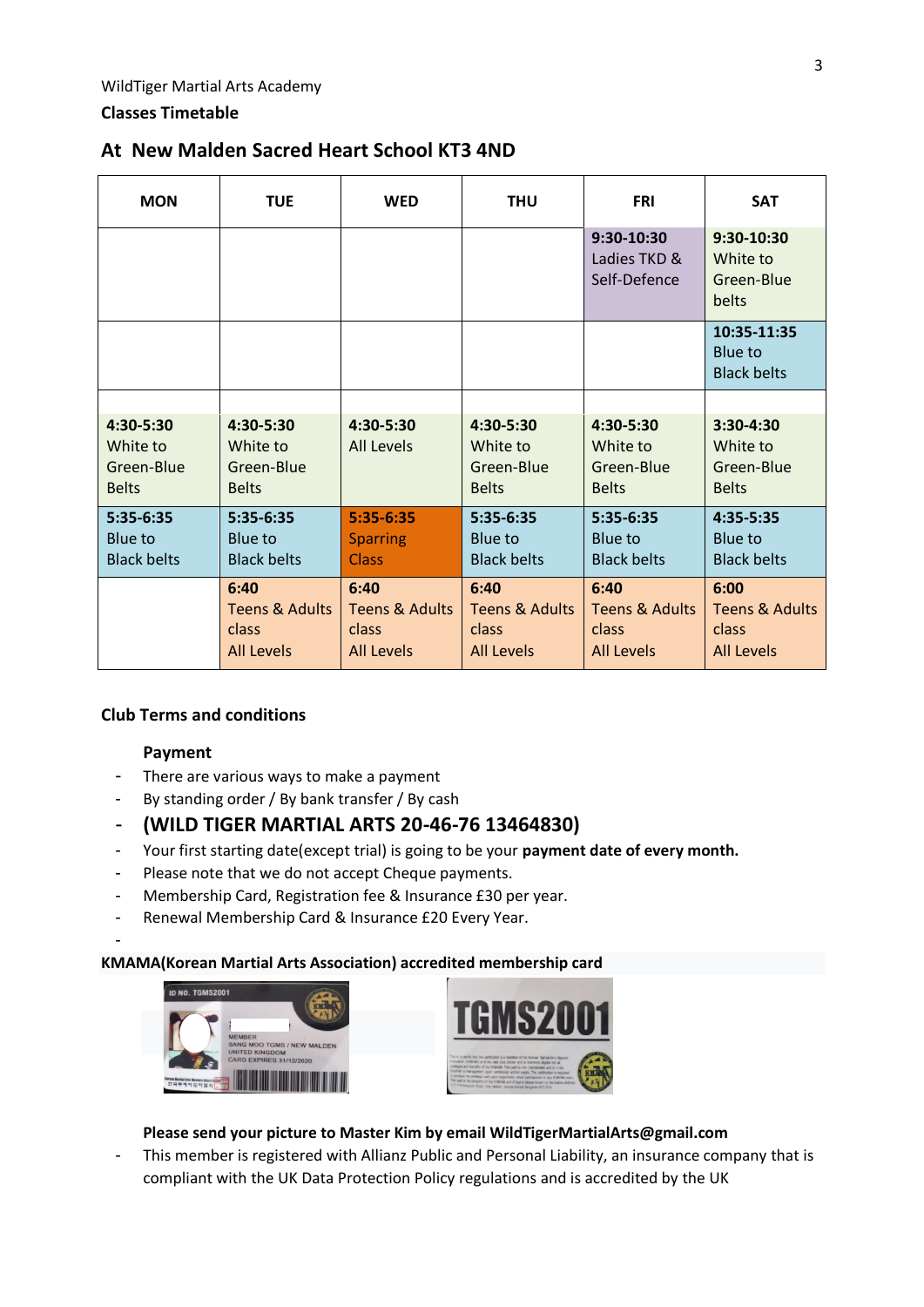government, and is entitled to insurance premiums in various accidents during martial arts training under the terms of the insurance company.

The holder of this membership is eligible to take the promotion and judging screening held by KMAMA (Kukkiwon Taekwondo, TGMA Martial arts, Hapkido, Gumdo), and members above the regular membership must participate in various events organized by KMAMA (regular delegate meeting, martial arts competition, referee qualification training) , Leadership training, year-end party, etc.).

#### **Membership fee: Reissue required every year**

- New General Members: £ 30 per year (Registration, insurance and data protection)
- Old General Members & Renewal: £ 20 per year (includes insurance and data protection)
- Full membership: £ 15 per year (judges, leaders, advisors, etc.)

### **Cancellation / Refund Policy**

- Wild Tiger is operated no refund Policy to issue refunds for any cancellations.
- We require at least 1 month notice of cancellation. In case of not attendance for 1 month and without payment, your place is lost, therefore we require you to put your name on the waiting list and re-registration if you want to start again.

### **Holidays**

- Missing class make up
- We do not accept any holiday notices. After missing a class or holidays, please come an extra class (any suitable class) for making up.

### **Grading Test**

- We have the Grading test almost every months (when more 10 Members are ready to do it)
- **Under 8 years (White)**

Do not need to do their Poomsae, but from **Yellow Belt** they must do their pattern.

Please bring your own sparring kits (Gloves, Arm guards, shin guards) to reduce changing time and for personal hygiene reason.



Full Set of Sparring Kit order from WildTiger will be available soon. Or you can buy from internet.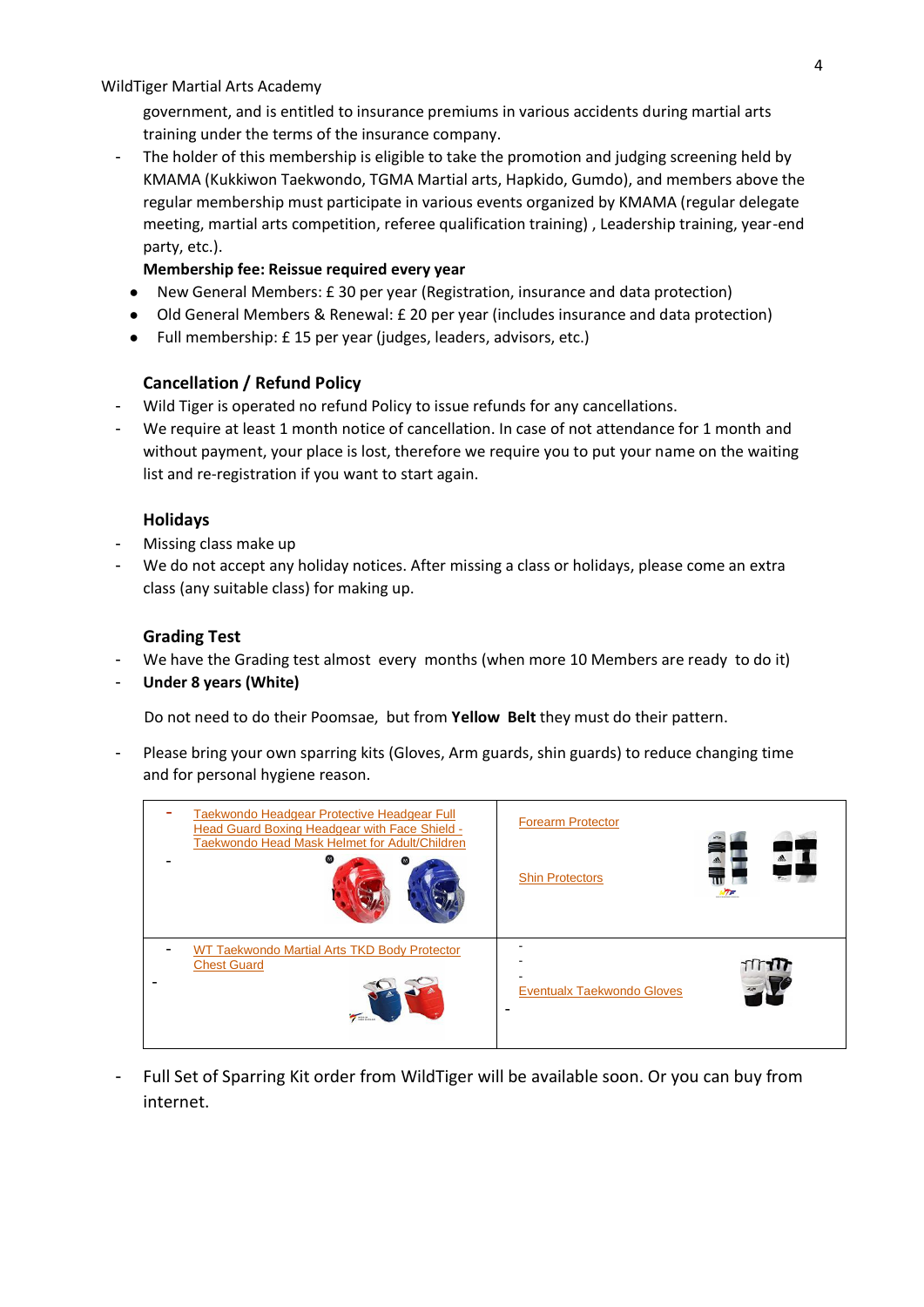# **Contact us**

# Email : [WildTigerMartialArts@gmail.com](mailto:WildTigerMartialArts@gmail.com)

# Phone :07498718630 Master Kim

| Grade                   | <b>Requirement 1</b>                                                                                                                                                          | <b>Requirement 2</b>                                                                                         |  |
|-------------------------|-------------------------------------------------------------------------------------------------------------------------------------------------------------------------------|--------------------------------------------------------------------------------------------------------------|--|
| <b>White Belts</b>      | 10 basic motion, Basic performance<br>Basic kick (Front kick)<br>basic kicking Performance<br><b>Combination Performances 1-5</b><br>Poomsae 1* (Pattern 1*)                  | <b>Full contact Sparring</b><br><b>Breaking Test</b>                                                         |  |
| <b>Yellow Belts</b>     | 10 basic motion, Basic performance<br>Basic kick (Chop kick)<br><b>Basic kicking Performance</b><br>Combination performances 1-10<br>Poomsae 2* (Pattern 2*)                  | <b>Full contact Sparring</b><br><b>Breaking Test</b>                                                         |  |
| Yellow / Green Belts    | 10 basic motion, Basic performance<br>Basic kick (Round house kick)<br><b>Basic kicking Performance</b><br>Combination performances 1-10<br>Poomsae 3* (Pattern 3*)           | <b>Full contact Sparring</b><br><b>Breaking Test</b>                                                         |  |
| <b>Green Belts</b>      | 10 basic motion, Basic performance<br>Basic kick (Side kick)<br><b>Basic kicking Performance</b><br>Combination performances 1-15<br>Poomsae 4* (Pattern 4*)                  | <b>Full contact Sparring</b><br><b>Breaking Test</b>                                                         |  |
| Green / Blue Belts      | 10 basic motion, Basic performance<br>Basic kick (Hook kick)<br><b>Basic kicking Performance</b><br>Combination performances 1-15<br>Poomsae 5* (Pattern 5*)                  | <b>Full contact Sparring</b><br><b>Breaking Test</b>                                                         |  |
| <b>Blue Belts</b>       | 10 basic motion, Basic performance<br>Basic kick (Back kick)<br><b>Basic kicking Performance</b><br>Combination performances 1-20<br>Poomsae 6* (Pattern 6*)                  | <b>Full contact Sparring</b><br><b>Breaking Test</b>                                                         |  |
| <b>Blue / Red Belts</b> | 10 basic motion, Basic performance<br>Basic kick (Back spinning kick)<br><b>Basic kicking Performance</b><br>Combination performances 1-20<br>Poomsae 7* (Pattern 7*)         | <b>Full contact Sparring</b><br><b>Breaking Test</b>                                                         |  |
| <b>Red Belts</b>        | 10 basic motion, Basic performance<br>Basic kick (Jump Front kick)<br><b>Basic kicking Performance</b><br>Combination performances 1-25<br>Poomsae 8* (Pattern 8*)            | <b>Full contact Sparring</b><br><b>Breaking Test</b>                                                         |  |
| <b>BLACK Belts</b>      | 10 basic motion, Basic performance,<br>Basic kick (Double side, Typhoon kick)<br><b>Basic kicking Performance</b><br>Combination performances 1-30<br>Koyro* (Pattern Koyro*) | Self-defense Skills<br>Full contact Sparring (MMA Style)<br>prepare your mouth guard<br><b>Breaking Test</b> |  |